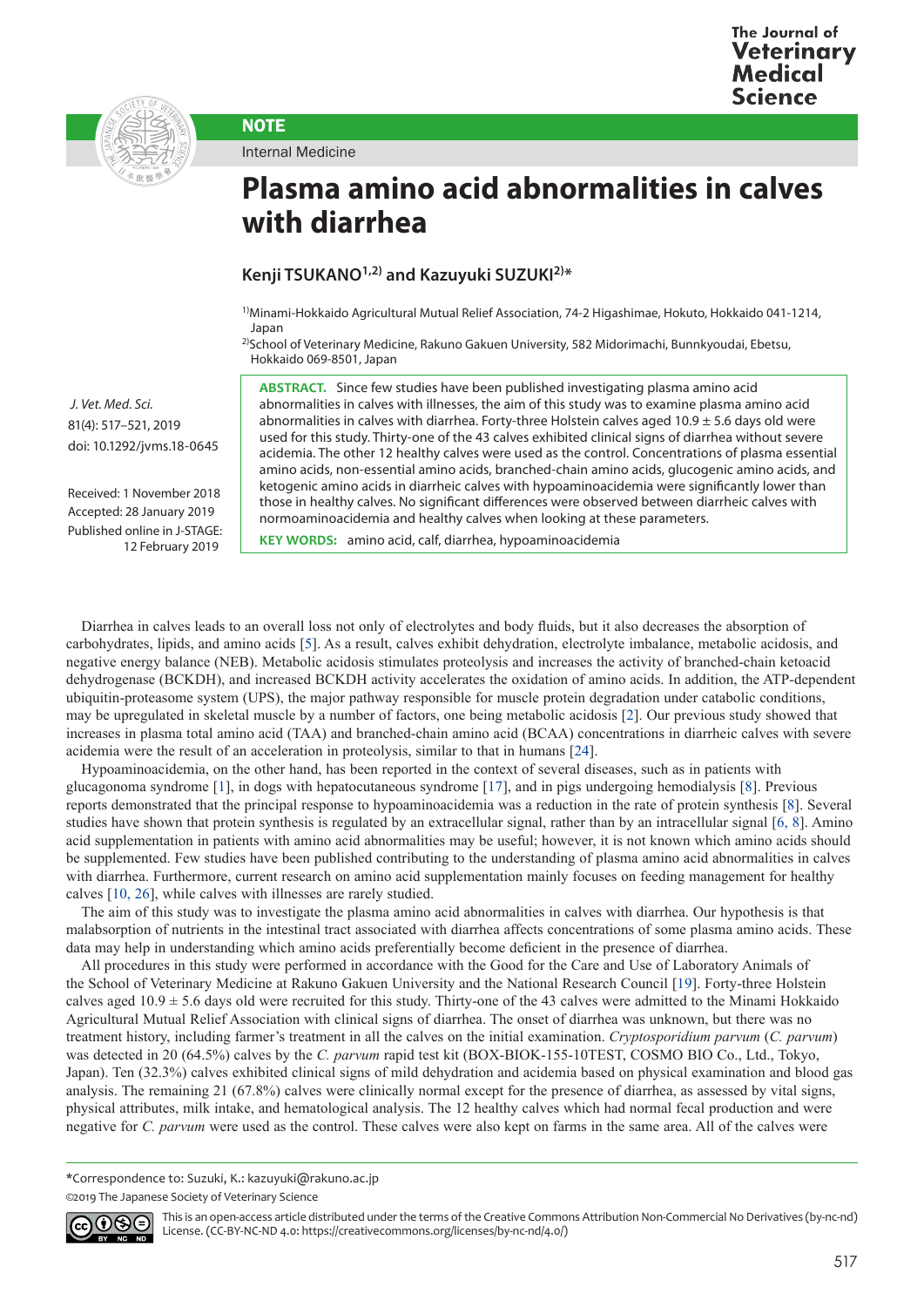| Amino acids               | Abbreviations | Control<br>$(n=12)$               | Normoaminoacidemia<br>$(n=25)$  | Hypoaminoacidemia<br>$(n=6)$                 |
|---------------------------|---------------|-----------------------------------|---------------------------------|----------------------------------------------|
| Total amino acid          | <b>TAA</b>    | $2,642.0 \pm 282.1$ <sup>a)</sup> | $2,564.7 \pm 298.5$ **          | $1,936.4 \pm 151.3$ c)**                     |
| Essential amino acid      | EAA           | $1,253.0 \pm 182.1^{a}$           | $1,122.3 \pm 212.2^*$           | $885.5 \pm 67.7^{\circ}$                     |
| Non-essential amino acid  | <b>NEAA</b>   | $1,335.7 \pm 236.8^{a}$           | $1,392.6 \pm 230.5$ **          | $1,009.0 \pm 139.8$ b)**                     |
| Glucogenic amino acid     | <b>GAA</b>    | $2,101.0 \pm 270.7$ <sup>a)</sup> | $2,022.4 \pm 266.1**$           | $1,512.3 \pm 158.7^{\text{c}}$ <sup>**</sup> |
| Ketogenic amino acid      | <b>KAA</b>    | $286.6 \pm 62.0^{a}$              | $294.9 \pm 59.5*$               | $220.6 \pm 18.6^{b}$                         |
| Branched-chain amino acid | <b>BCAA</b>   | $488.6 \pm 102.4$ <sup>a)</sup>   | $445.8 \pm 101.9$               | $363.8 \pm 45.9^{b}$                         |
| Alanine                   | Ala           | $270.9 \pm 100.2$                 | $300.9 \pm 64.5*$               | $209.5 \pm 63.3*$                            |
| Cystine                   | Cys-Cys       | $9.06 \pm 2.83^{a}$               | $0.20 \pm 0.00$ <sup>c)**</sup> | $0.21 \pm 0.01$ <sup>c)**</sup>              |
| Aspartic acid             | Asp           | $10.2 \pm 2.8^{a}$                | $15.5 \pm 4.8^{\circ}$          | $7.9 \pm 2.8$ **                             |
| Glutamic acid             | Glu           | $94.1 \pm 30.5^{a}$               | $131.5 \pm 48.6^{b}$            | $88.9 \pm 43.8$                              |
| Phenylalanine             | Phe           | $63.3 \pm 8.0^{a}$                | $64.2 \pm 10.8^*$               | $53.9 \pm 3.9^{b)*}$                         |
| Glycine                   | Gly           | $294.3 \pm 85.9$                  | $355.6 \pm 147.2$               | $284.6 \pm 63.8$                             |
| Histidine                 | <b>His</b>    | $110.9 \pm 42.4$ <sup>a)</sup>    | $65.5 \pm 38.0^{b}$             | $58.8 \pm 12.2^{b}$                          |
| Isoleucine                | Ile           | $104.1 \pm 19.4^{a}$              | $96.2 \pm 21.8*$                | $74.2 \pm 10.6^{\circ}$                      |
| Lysine                    | Lys           | $134.8 \pm 53.7$                  | $156.9 \pm 39.2*$               | $109.6 \pm 14.6*$                            |
| Leucine                   | Leu           | $151.9 \pm 31.9^{a}$              | $138.0 \pm 30.8$                | $111.0 \pm 10.8^{b}$                         |
| Methionine                | Met           | $53.1 \pm 33.4$ <sup>a)</sup>     | $32.8 \pm 9.4^{b}$              | $25.3 \pm 7.0^{b}$                           |
| Asparagine                | Asn           | $78.5 \pm 12.8^{a}$               | $74.4 \pm 31.4*$                | $46.6 \pm 15.3$ <sup>c)*</sup>               |
| Proline                   | Pro           | $165.8 \pm 30.3^{a}$              | $146.9 \pm 39.5$ **             | $94.9 \pm 20.1$ <sup>c)**</sup>              |
| Glutamine                 | Gln           | $258.0 \pm 47.5^{a}$              | $184.9 \pm 59.3$ <sup>c)</sup>  | $158.3 \pm 57.9^{\circ}$                     |
| Arginine                  | Arg           | $184.6 \pm 42.4^{a}$              | $131.8 \pm 42.8$ <sup>c)</sup>  | $126.9 \pm 37.1^{b}$                         |
| Serine                    | Ser           | $154.9 \pm 26.1^{a}$              | $182.8 \pm 66.1**$              | $118.0 \pm 13.2^{b}$ <sup>**</sup>           |
| Threonine                 | Thr           | $184.1 \pm 71.4^{a}$              | $188.1 \pm 82.2$                | $113.8 \pm 15.1$ <sup>c)</sup>               |
| Valine                    | Val           | $232.6 \pm 57.0$                  | $211.7 \pm 59.7$                | $178.5 \pm 27.9$                             |
| Tryptophan                | Trp           | $33.6 \pm 5.7$                    | $37.1 \pm 10.5$                 | $33.4 \pm 5.6$                               |
| Tyrosine                  | Tyr           | $53.3 \pm 10.2$                   | $49.8 \pm 21.9$                 | $41.9 \pm 10.2$                              |

**Table 1.** Plasma amino acid concentrations of calves with diarrhea

Mean ± SD, Units: nM. Control vs. normoaminoacidemia or hypoaminoacidemia a–b: *P*<0.05, a–c: *P*<0.01 by Steel-Dwass test. Normoaminoacidemia vs. hypoaminoacidemia \*: *P*<0.05, \*\*: *P*<0.01 by Steel-Dwass test. The lower limit of detection for plasma cystine concentrations is 0.20 nM. Thus, the cut-off value for plasma cystine concentrations was set to 0.20 nM.

initially housed in individual calf hutches. Normally, all calves were given two feedings of milk at a rate of 5% of body weight per feeding in the morning (5:00 a.m.–7:00 a.m.) and the afternoon (5:00 p.m.–8:00 p.m.). No calves in this study exhibited anorexia. The calves also had *ad libitum* access to hay and water. Concentrate feeding was not allowed during the study.

Blood collection from all calves was conducted between January and March of 2016. Blood collections were done at least 3 hr after providing the calves with milk. Venous blood samples were collected by jugular venipuncture from all calves upon the first medical examination. Non-heparinized blood samples were stored in EDTA-2K coated vacuumed tubes and plain tubes and then centrifuged for 15 min at 3,000 *g*. using a standardized procedure to harvest plasma and serum. Free amino acid concentrations in plasma were measured by high-performance liquid chromatography (HPLC) using a commercial amino acid analysis kit (EZ: faast, Shimadzu, Kyoto, Japan) and an automated amino acid analysis system (Shimadzu Prominence and LCMS-2020, Shimadzu). Amino acid measurements were taken at the same time and in the same laboratory. In the serum biochemical analysis, total cholesterol was measured using enzyme methods with the DRI-CHEM 3500V (FUJIFILM Corp., Tokyo, Japan). Serum total protein concentrations were measured using the Biuret and Bromocresol Green methods. Heparinized blood samples were analyzed for blood pH, base excess (BE), and glucose concentrations using an automatic gas analyzer (i-STAT 1, Abbott Lab, Princeton, IL, U.S.A.) and i-STAT cartridge (i-STAT EC8 + Cartridge, Abbott Lab).

All detectable amino acids and their abbreviations are listed in Table 1. We calculated essential amino acid (EAA: Thr  $+$  Val  $+$ Met + Ile + Leu + Phe + His + Lys + Arg + Trp), non-essential amino acid (NEAA: Ser + Glu + Asp + Gln + Asn + Pro + Gly + Ala + Cys-Cys + Tyr), TAA (EAA + NEAA), glucogenic amino acid (GAA; Thr + Val + Met + His + Arg + Ser + Glu + Gly +  $\text{Ala} + \text{Pro} + \text{Asp} + \text{Asn} + \text{Gln} + \text{Cys-Cys}$ , ketogenic amino acid (KAA; Leu + Lys) and BCAA (Val + Ile + Leu) levels. Statistical analysis was performed using Excel Toukei 2010 (SSRI, Osaka, Japan). The data were summarized and described as mean  $\pm$ standard deviation (SD). After confirming that plasma TAA concentrations in healthy calves were normally distributed, a mean  $\pm$ SD of 1.96 was set as the reference value for normal plasma TAA concentrations with a 95% confidence interval. The Steel-Dwass test was employed for comparison among groups. The significance level was *P*<0.05.

The reference range for plasma TAA concentrations in healthy calves was 2,089.1–3,194.8 nM. Thus, we adopted cut-off values for hypoaminoacidemia and hyperaminoacidemia in diarrheic calves of <2,089.1 and >3,194.8 nM, respectively. Based on the reference range for plasma TAA concentrations used in this study, 6/31 (19.4%) diarrheic calves were classified as hypoaminoacidemic, and 25/31 (80.6%) diarrheic calves were classified as normoaminoacidemic. Three of the 6 (50.0%) diarrheic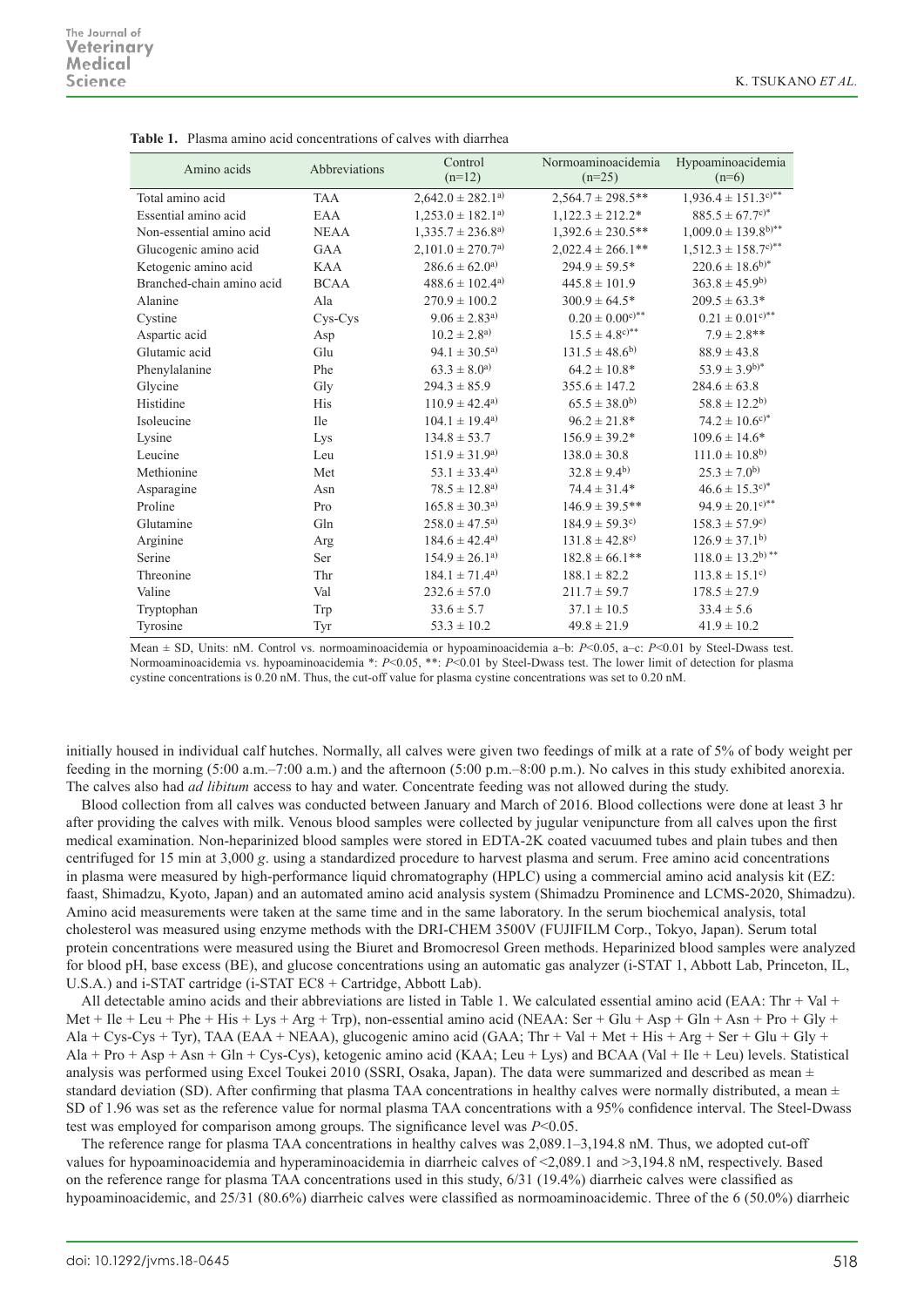| Parameter         |         | Control<br>$(n=12)$  | Normoaminoacidemia<br>$(n=25)$ | Hypoaminoacidemia<br>$(n=6)$ |  |
|-------------------|---------|----------------------|--------------------------------|------------------------------|--|
| Total cholesterol | (mg/dl) | $58.4 \pm 17.8$      | $56.9 \pm 21.8$                | $61.5 \pm 15.0$              |  |
| Total protein     | (g/dl)  | $5.7 \pm 0.5$        | $5.8 \pm 0.8$                  | $5.6 \pm 0.7$                |  |
| Glucose           | (mg/dl) | $105.2 \pm 13.0^{a}$ | $98.2 \pm 19.1$ <sup>a)</sup>  | $75.0 \pm 8.1^{b}$           |  |

|  | Table 2. Blood biochemical analysis in diarrheic calves |  |  |  |
|--|---------------------------------------------------------|--|--|--|
|--|---------------------------------------------------------|--|--|--|

Data are represented as mean ± SD. a–b: *P*<0.01 by Steel-Dwass test.

calves with hypoaminoacidemia and 17 of the 25 (68.0%) diarrheic calves with normoaminoacidemia were infected with *C. parvum*. There were no hyperaminoacidemic diarrheic calves in this study. Blood pH values in the hypoaminoacidemic and normoaminoacidemic diarrheic calves and the healthy calves were 7.35  $\pm$  0.08, 7.36  $\pm$  0.05, and 7.42  $\pm$  0.02, respectively. Values of BE in the hypoaminoacidemic and normoaminoacidemic diarrheic calves and the healthy calves were  $4.4 \pm 4.6$ ,  $6.2 \pm 5.5$ , and 12.3  $\pm$  3.0, respectively. Blood pH values were significantly lower ( $P$ <0.01) in normoaminoacidemic diarrheic calves than in healthy calves, and BE values were significantly lower (*P*<0.001) in hypoaminoacidemic and normoaminoacidemic diarrheic calves than in healthy calves. However, there were no diarrheic calves with severe acidemia (blood pH <7.20) [[4](#page-3-7)] in this study.

The concentrations of plasma amino acids in calves with hypoaminoacidemia and normoaminoacidemia are summarized in Table 1. Amino acid analysis demonstrated significant decreases in TAA (*P*<0.01), EAA (*P*<0.01), NEAA (*P*<0.05), GAA (*P*<0.01), KAA (*P*<0.05), and BCAA (*P*<0.05) levels in calves with hypoaminoacidemia compared with healthy calves. In addition, plasma concentrations of TAA (*P*<0.01), EAA (*P*<0.05), NEAA (*P*<0.01), GAA (*P*<0.01), and KAA (*P*<0.05) in calves with hypoaminoacidemia were also significantly lower than those in calves with normoaminoacidemia. Amino acid analysis demonstrated significant decreases in cystine (*P*<0.01), phenylalanine (*P*<0.05), histidine (*P*<0.05), isoleucine (*P*<0.01), leucine (*P*<0.05), methionine (*P*<0.05), asparagine (*P*<0.01), proline (*P*<0.01), glutamine (*P*<0.01), arginine (*P*<0.05), serine (*P*<0.05), and threonine (*P*<0.01) levels in calves with hypoaminoacidemia compared with healthy calves. There were no significant differences between calves with hypoaminoacidemia and controls in the levels of the 8 remaining amino acids.

There were no significant differences in serum total cholesterol  $(61.5 \pm 15.0 \text{ mg/d}l)$  or total protein  $(5.6 \pm 0.7 \text{ g/d}l)$  levels in calves with hypoaminoacidemia compared to calves with normoaminoacidemia (total cholesterol:  $56.9 \pm 21.8$  mg/dl, total protein: 5.8 ± 0.8 g/d*l*) and healthy calves (total cholesterol: 58.4 ± 17.8 mg/d*l*, total protein: 5.7 ± 0.5 g/d*l*). However, blood glucose concentrations in calves with hypoaminoacidemia  $(75.0 \pm 8.1 \text{ g/d})$  were significantly lower than those in calves with normoaminoacidemia (98.2 ± 19.1 g/d*l*, *P*<0.01) and in healthy calves (105.2 ± 13.0 g/d*l*, *P*<0.01) (Table 2).

Essential amino acids are primarily responsible for the amino acid-induced stimulation of muscle protein anabolism in the elderly [[25](#page-4-2)]. Plasma EAA concentration was reported to be more important than intracellular EAA concentration for protein synthesis [[3, 7](#page-3-8)]. Increased plasma EAA concentrations result in increased protein synthesis in human muscle [[6](#page-3-5)]. Leucine is a BCAA that plays an important role in protein synthesis via the mammalian target of the rapamycin (mTOR) signaling pathway [[16](#page-3-9)]. In addition, BCAAs inhibit protein degradation and are important nutrient signals that act through direct and indirect effects [[9, 18](#page-3-10)]. Glucose produced in the liver during fasting is converted to pyruvate in skeletal muscle, transaminated with amino nitrogen derived from BCAAs to produce alanine, and then converted back to glucose in the liver by gluconeogenesis (dextrose-alanine-BCAA cycle) [[21](#page-4-3)]. When the availability of glucose in the body is insufficient, animals require gluconeogenesis to produce glucose, and gluconeogenesis from GAA has been suggested to be quantitatively important. Blood glucose concentrations in hypoaminoacidemic calves were significantly lower than those in calves with normoaminoacidemia and in healthy calves in this study. Diarrhea leads to decreases in the absorption not only of carbohydrates but also of lipids and amino acids in calves [[5\]](#page-3-0). One potential association between hypoaminoacidemia and decreases in blood glucose concentrations is that diarrheic calves with hypoaminoacidemia cannot maintain gluconeogenesis due to deficiencies in glucose and amino acids. Trefz *et al.* [[23](#page-4-4)] demonstrated that hypoglycemia was not easily diagnosed based on clinical signs but should be suspected in calves with clinical evidence of septicemia, hypothermia, acute abdominal emergencies, and history or clinical evidence of malnutrition. Indeed, diagnosis based on clinical signs in diarrheic calves with hypoaminoacidemia was also difficult in this study.

No significant differences were observed in this study in the concentrations of plasma TAA, EAA, NEAA, GAA, KAA, and BCAA between calves with normoaminoacidemia and healthy calves. However, plasma concentrations of cystine (*P*<0.01), histidine (*P*<0.05), methionine (*P*<0.05), glutamine (*P*<0.01), and arginine (*P*<0.01) were significantly lower in calves with normoaminoacidemia than in healthy calves. The limiting amino acid causes inefficient nitrogen utilization [[11](#page-3-11)], and it becomes easily depleted in the body. Methionine, lysine, and threonine are often considered the limiting amino acids in calves [[26](#page-4-5)]. In addition, the efficiency of arginine and cysteine utilization in calves was high, at 90.0 and 74.0%, respectively [[10](#page-3-6)]. In calves with diarrhea, amino acids with a low basal level and high utilization in the body may be preferentially depleted. As another explanation, these amino acid variations may have been caused by diarrhea. *C. parvum* is one of the more commonly isolated gastrointestinal pathogens in dairy and beef calves, and it is associated with mucosal inflammation [[14](#page-3-12)]. A previous study demonstrated that plasma histidine concentrations are lower in the presence of intestinal inflammatory disorders [\[13\]](#page-3-13). Oxidative stress is one of the major factors impairing the integrity of the gastrointestinal tract barrier and increases intestinal permeability [[15](#page-3-14)]. Cystine and methionine are most susceptible to oxidative changes due to the high reactivity of their sulfhydryl groups [[29](#page-4-6)]. Furthermore, the intestines require a large amount of energy for repair and replication of the mucosal barriers. Arginine and glutamine are well-known energy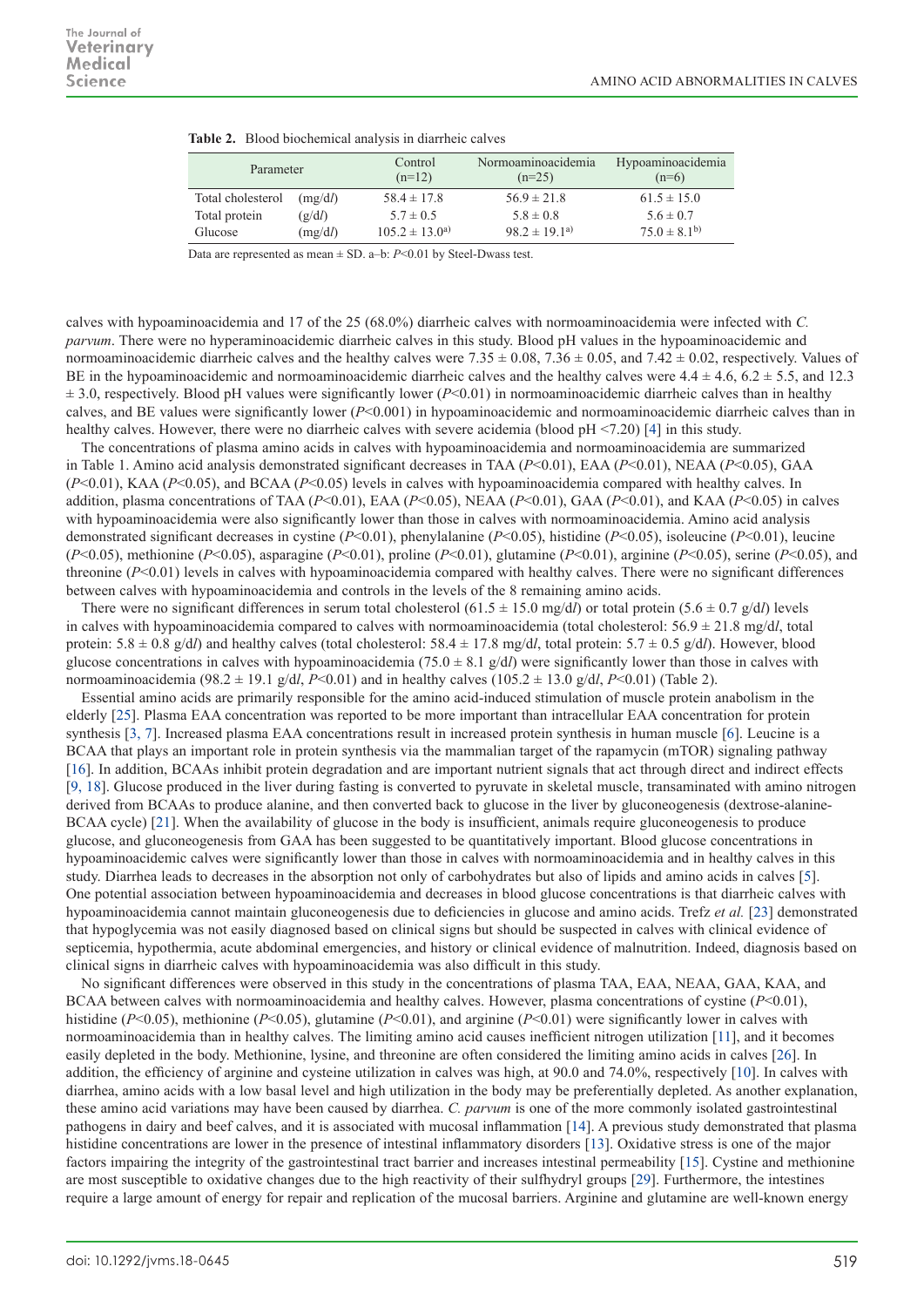sources for enterocytes [[27](#page-4-7)]. Therefore, these amino acid variations may be specific to calves with diarrhea, especially those with intestinal mucosal injury.

Plasma concentrations of aspartic acid (*P*<0.01) and glutamic acid (*P*<0.05), on the other hand, were significantly higher in calves with normoaminoacidemia than in healthy calves. It is well known that histidine, glutamine, and arginine can be converted to glutamic acid via specific pathways [\[20, 22, 28](#page-4-8)]. In addition, high aspartate aminotransferase (AST) and alanine aminotransferase (ALT) activity in the intestinal mucosa was confirmed [[20](#page-4-8)]. In this study, variations in aspartic and glutamic acid in diarrheic calves with normoaminoacidemia could be explained by the fact that degradation of histidine, glutamine, and arginine is accelerated in the intestines in the presence of diarrhea, and then the resulting glutamic acid is converted to alpha-ketoglutarate, alanine, or aspartic acid by AST and ALT. However, there were no significant differences between calves with hypoaminoacidemia and controls in the levels of aspartic and glutamic acids. The presence of NEB causes decreases in plasma glucogenic amino acids in dairy cattle, including aspartic and glutamic amino acids [[12](#page-3-15)]. In this study, in diarrheic calves with normoaminoacidemia, aspartic acid and glutamic acid levels increased due to the activation of gluconeogenesis by AST and ALT. Because diarrheic calves with hypoaminoacidemia cannot maintain gluconeogenesis due to the diarrhea-induced severe malabsorption of nutrients in the intestinal tract, it seems that plasma aspartic acid and glutamic acid decreased. Our hypothesis is that the first reaction seen in some amino acid abnormalities in diarrheic calves is associated with intestinal damage, and then NEB associated with malabsorption of nutrients causes further systemic amino acid abnormalities. In this study, plasma concentrations of phenylalanine (*P*<0.05), isoleucine (*P*<0.05), asparagine (*P*<0.01), proline (*P*<0.01), and serine (*P*<0.01) were significantly lower in calves with hypoaminoacidemia than those in calves with normoaminoacidemia. These data may support our hypothesis.

To the best of our knowledge, clinical cases of hypoaminoacidemia in livestock, including calves, have not been reported. The amino acid profiles of diarrheic calves with normoaminoacidemia and hypoaminoacidemia aid in our understanding of which amino acids are preferentially depleted due to intestinal damage and NEB. Hypoaminoacidemia in diarrheic calves can be caused by many factors such as age of onset, differences in pathogens present, severity of disease, duration of disease, and disease management. Cases of normoaminoacidemia in diarrheic calves could shift to hypoaminoacidemia if these factors are altered. Our results indicate that it may be necessary to add amino acids as energy supplementation in diarrheic calves.

CONFLICTS OF INTEREST. The authors have no conflicts of interest directly relevant to the content of this article.

## **REFERENCES**

- <span id="page-3-2"></span>1. Aaron, V., Karel, P., Eric, F. and Roger, R. Perry. 2017. Glucagonoma Syndrome, Endotext. www.endotext.org [accessed on July 29, 2018].
- <span id="page-3-1"></span>2. Abramowitz, M. K. 2014. Acid-base balance and physical function. *Clin. J. Am. Soc. Nephrol.* **9**: 2030–2032. [\[Medline\]](http://www.ncbi.nlm.nih.gov/pubmed/25381343?dopt=Abstract) [\[CrossRef\]](http://dx.doi.org/10.2215/CJN.10371014)
- <span id="page-3-8"></span>3. Bennet, W. M., Connacher, A. A., Scrimgeour, C. M., Smith, K. and Rennie, M. J. 1989. Increase in anterior tibialis muscle protein synthesis in healthy man during mixed amino acid infusion: studies of incorporation of [1-13C]leucine. *Clin. Sci.* **76**: 447–454. [\[Medline\]](http://www.ncbi.nlm.nih.gov/pubmed/2714054?dopt=Abstract) [\[CrossRef\]](http://dx.doi.org/10.1042/cs0760447)
- <span id="page-3-7"></span>4. Berchtold, J. 1999. Intravenous fluid therapy of calves. *Vet. Clin. North Am. Food Anim. Pract.* **15**: 505–531, vi. [\[Medline\]](http://www.ncbi.nlm.nih.gov/pubmed/10573809?dopt=Abstract) [\[CrossRef\]](http://dx.doi.org/10.1016/S0749-0720(15)30161-4)
- <span id="page-3-0"></span>5. Berchtold, J. 2009. Treatment of calf diarrhea: intravenous fluid therapy. *Vet. Clin. North Am. Food Anim. Pract.* **25**: 73–99, vi. [\[Medline\]](http://www.ncbi.nlm.nih.gov/pubmed/19174284?dopt=Abstract) [\[CrossRef\]](http://dx.doi.org/10.1016/j.cvfa.2008.10.001)
- <span id="page-3-5"></span>6. Bohé, J., Low, A., Wolfe, R. R. and Rennie, M. J. 2003. Human muscle protein synthesis is modulated by extracellular, not intramuscular amino acid availability: a dose-response study. *J. Physiol.* **552**: 315–324. [\[Medline\]](http://www.ncbi.nlm.nih.gov/pubmed/12909668?dopt=Abstract) [\[CrossRef\]](http://dx.doi.org/10.1113/jphysiol.2003.050674)
- 7. Borah, M. F., Schoenfeld, P. Y., Gotch, F. A., Sargent, J. A., Wolfsen, M. and Humphreys, M. H. 1978. Nitrogen balance during intermittent dialysis therapy of uremia. *Kidney Int.* **14**: 491–500. [\[Medline\]](http://www.ncbi.nlm.nih.gov/pubmed/750694?dopt=Abstract) [\[CrossRef\]](http://dx.doi.org/10.1038/ki.1978.154)
- <span id="page-3-4"></span>8. Børsheim, E., Kobayashi, H., Traber, D. L. and Wolfe, R. R. 2006. Compartmental distribution of amino acids during hemodialysis-induced hypoaminoacidemia. *Am. J. Physiol. Endocrinol. Metab.* **290**: E643–E652. [\[Medline\]](http://www.ncbi.nlm.nih.gov/pubmed/16278248?dopt=Abstract) [\[CrossRef\]](http://dx.doi.org/10.1152/ajpendo.00267.2005)
- <span id="page-3-10"></span>9. Dam, G., Sørensen, M., Buhl, M., Sandahl, T. D., Møller, N., Ott, P. and Vilstrup, H. 2015. Muscle metabolism and whole blood amino acid profile in patients with liver disease. *Scand. J. Clin. Lab. Invest.* **75**: 674–680. [\[Medline\]](http://www.ncbi.nlm.nih.gov/pubmed/26243157?dopt=Abstract)
- <span id="page-3-6"></span>10. Gerrits, W. J. J., Schrama, J. W. and Tamminga, S. 1998. The marginal efficiency of utilization of all ileal digestible indispensable amino acids for protein gain is lower than 30% in preruminant calves between 80 and 240 kg live weight. *J. Nutr.* **128**: 1774–1785. [\[Medline\]](http://www.ncbi.nlm.nih.gov/pubmed/9772149?dopt=Abstract) [\[CrossRef\]](http://dx.doi.org/10.1093/jn/128.10.1774)
- <span id="page-3-11"></span>11. Gerrits, W. J. J., Tolman, G. H., Schrama, J. W., Tamminga, S., Bosch, M. W. and Verstegen, M. W. A. 1996. Effect of protein and protein-free energy intake on protein and fat deposition rates in preruminant calves of 80 to 240 kg live weight. *J. Anim. Sci.* **74**: 2129–2139. [\[Medline\]](http://www.ncbi.nlm.nih.gov/pubmed/8880415?dopt=Abstract) [\[CrossRef\]](http://dx.doi.org/10.2527/1996.7492129x)
- <span id="page-3-15"></span>12. Hamana, M., Ohtsuka, H., Oikawa, M. and Kawamura, S. 2010. Blood free amino acids in the postpartum dairy cattle with left displaced abomasum. *J. Vet. Med. Sci.* **72**: 1355–1358. [\[Medline\]](http://www.ncbi.nlm.nih.gov/pubmed/20460840?dopt=Abstract) [\[CrossRef\]](http://dx.doi.org/10.1292/jvms.09-0239)
- <span id="page-3-13"></span>13. Hisamatsu, T., Okamoto, S., Hashimoto, M., Muramatsu, T., Andou, A., Uo, M., Kitazume, M. T., Matsuoka, K., Yajima, T., Inoue, N., Kanai, T., Ogata, H., Iwao, Y., Yamakado, M., Sakai, R., Ono, N., Ando, T., Suzuki, M. and Hibi, T. 2012. Novel, objective, multivariate biomarkers composed of plasma amino acid profiles for the diagnosis and assessment of inflammatory bowel disease. *PLoS One* **7**: e31131. [\[Medline\]](http://www.ncbi.nlm.nih.gov/pubmed/22303484?dopt=Abstract) [\[CrossRef\]](http://dx.doi.org/10.1371/journal.pone.0031131)
- <span id="page-3-12"></span>14. Kang, P., Zhang, L., Hou, Y., Ding, B., Yi, D., Wang, L., Zhu, H., Liu, Y., Yin, Y. and Wu, G. 2014. Effects of L-proline on the growth performance, and blood parameters in weaned lipopolysaccharide (LPS)-challenged pigs. *Asian-Australas. J. Anim. Sci.* **27**: 1150–1156. [\[Medline\]](http://www.ncbi.nlm.nih.gov/pubmed/25083109?dopt=Abstract) [\[CrossRef\]](http://dx.doi.org/10.5713/ajas.2013.13828)
- <span id="page-3-14"></span>15. Kaplan, M., Mutlu, E. A., Benson, M., Fields, J. Z., Banan, A. and Keshavarzian, A. 2007. Use of herbal preparations in the treatment of oxidantmediated inflammatory disorders. *Complement. Ther. Med.* **15**: 207–216. [\[Medline\]](http://www.ncbi.nlm.nih.gov/pubmed/17709066?dopt=Abstract) [\[CrossRef\]](http://dx.doi.org/10.1016/j.ctim.2006.06.005)
- <span id="page-3-9"></span>16. Kimball, S. R. and Jefferson, L. S. 2006. New functions for amino acids: effects on gene transcription and translation. *Am. J. Clin. Nutr.* **83**: 500S–507S. [\[Medline\]](http://www.ncbi.nlm.nih.gov/pubmed/16470021?dopt=Abstract) [\[CrossRef\]](http://dx.doi.org/10.1093/ajcn/83.2.500S)
- <span id="page-3-3"></span>17. Loftus, J. P., Center, S. A., Lucy, J. M., Stanton, J. A., McDonough, S. P., Peters-Kennedy, J., Arceneaux, K. A., Bechtold, M. A., Bennett, C. L., Bradbury, C. A., Cline, M. G., Hall-Fonte, D. L., Hammer-Landrum, J. F., Huntingford, J. L., Marshall, J., Sharpe, K. S., Redin, J. L., Selva, S. T. and Lucia, T. A. 2017. Characterization of aminoaciduria and hypoaminoacidemia in dogs with hepatocutaneous syndrome. *Am. J. Vet. Res.* **78**: 735–744. [\[Medline\]](http://www.ncbi.nlm.nih.gov/pubmed/28541155?dopt=Abstract) [\[CrossRef\]](http://dx.doi.org/10.2460/ajvr.78.6.735)